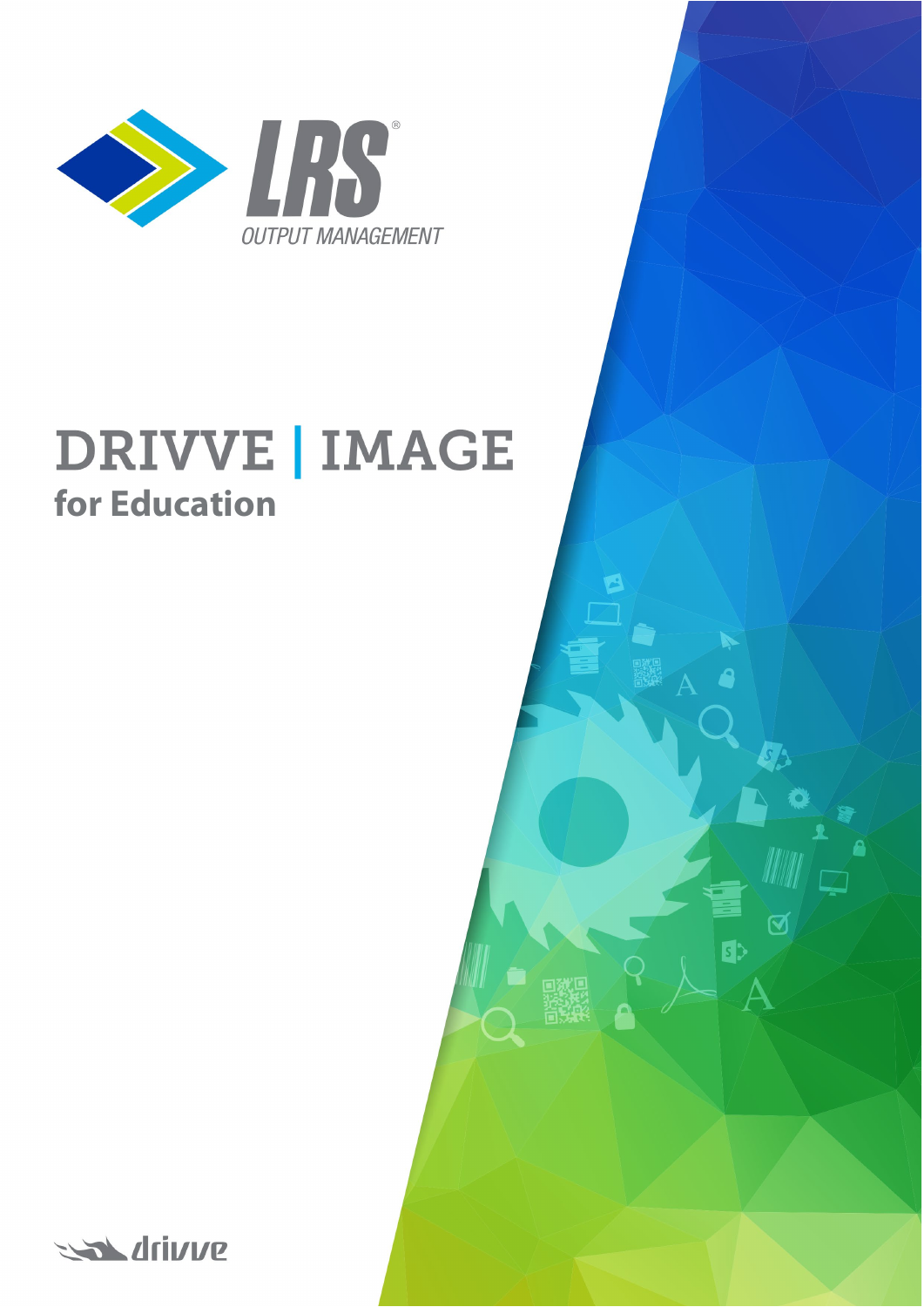

## **DRIVVE | IMAGE**



### Drivve | Image for Education

For educational institutions like schools, universities, kindergartens, and day care facilities, it is important to process and archive documents at a low cost and in a time-saving manner. When handling the personal data of children, students, and school staff, discretion and proper document routing are critical.

Making teaching materials available in digital form is increasingly important in this information age, as the trend is moving away from paper copies of teaching materials. Digital document distribution gets information to stakeholders when and where they need it, quickly, economically, and in an environmentally friendly way.

### Drivve | Image Functionality

The Drivve | Image solution helps educational institutions of any size put an end to stacks of paper and digitize any type of document efficiently and intuitively. Gone forever is the need to wait hours next to the scanner.

Predefined scan jobs not only enable companies to automate the digitalization and archiving of scanned documents, they also let you transfer documents via fax or email in a single step. You can easily select the message recipient via a database connection or Outlook address book.

#### Advantages

- **Complete all processes with the touch of a button -** Digitize, archive, and forward documents with a single touch of a button, and take advantage of various connectivity options in a single workflow.
- **Experience a new level of usability -** Drivve | Image users enjoy an intuitive interface , enabling them to avoid lengthy introduction workshops and training; most users don't even realize they are working with scanning software.
- **Establish centralized device management -** All scanning devices are managed centrally by the administrator - the software is installed one time on the server instead of local workstations, so configurations can be deployed on all devices at the same time.
- **Protect the environment -** By eliminating the need to copy and send documents to multiple people company, you can directly deliver the latest information in digital form. This saves time, reduces costs, and in addition it improves your company's carbon footprint.
- **Protect your data -** Prevent unauthorized access to sensitive documents or student data thanks to the sophisticated rights system, log-in functionality, PDF encryption and seamless connection between the scanning device and the archiving software or database used for storage.

#### Example

As a research associate at a university, Oliver spends most of his day working with paper documents. Most of these are incoming documents such as student applications or internship certificates. To transfer these documents, Oliver logs in to the scanning device, scans the document to the archive system and simultaneously sends it to the relevant audit office or university administration. This simple scanning process significantly accelerates the university's response times for all faculties.

------------------------------------------------------------------------------------------------------------------------------------------------------ The LRS Chevron logo and Drivve are registered trademarks of Levi, Ray & Shoup, Inc. In certain jurisdictions Drivve | Image and Drivve | DM are trademarks of Levi, Ray & Shoup, Inc. All other brands and their products are trademarks or registered trademarks of their respective holders and should be noted as such. All information is subject to change without notice.